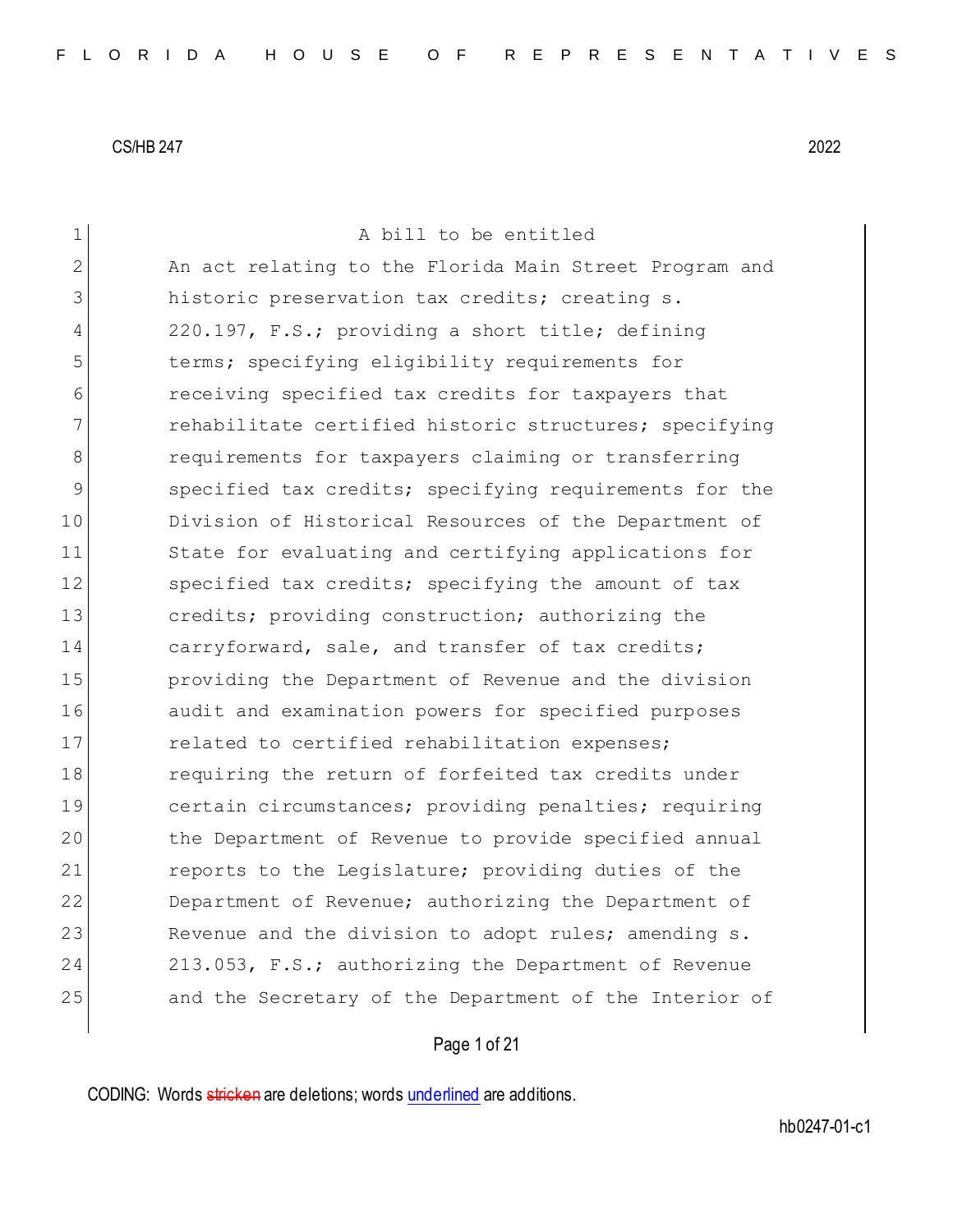| 48 | WHEREAS, repurposing historic buildings saves resources and      |
|----|------------------------------------------------------------------|
| 47 | spaces for small business incubation, and                        |
| 46 | WHEREAS, reusing historic buildings creates affordable           |
| 45 | street businesses, and                                           |
| 44 | and creates thriving downtowns that are attractive to main       |
| 43 | WHEREAS, historic revitalization boosts heritage tourism         |
| 42 | buildings and results in a growing state and local tax base, and |
| 41 | WHEREAS, historic rehabilitation increases the value of          |
| 40 | construction jobs, and                                           |
| 39 | WHEREAS, historic revitalization creates highly paid local       |
| 38 | effective date.                                                  |
| 37 | authority; providing applicability; providing an                 |
| 36 | provisions; providing for expiration of that                     |
| 35 | to adopt emergency rules to implement certain                    |
| 34 | tax are applied; authorizing the Department of Revenue           |
| 33 | credits and deductions against the insurance premium             |
| 32 | amending s. 624.509, F.S.; revising the order in which           |
| 31 | definition of the term "adjusted federal income";                |
| 30 | are applied; amending s. 220.13, F.S.; revising the              |
| 29 | the corporate income tax credit or the franchise tax             |
| 28 | F.S.; revising the order in which tax credits against            |
| 27 | available for specified purposes; amending s. 220.02,            |
| 26 | the United States to make certain information                    |

CODING: Words stricken are deletions; words underlined are additions.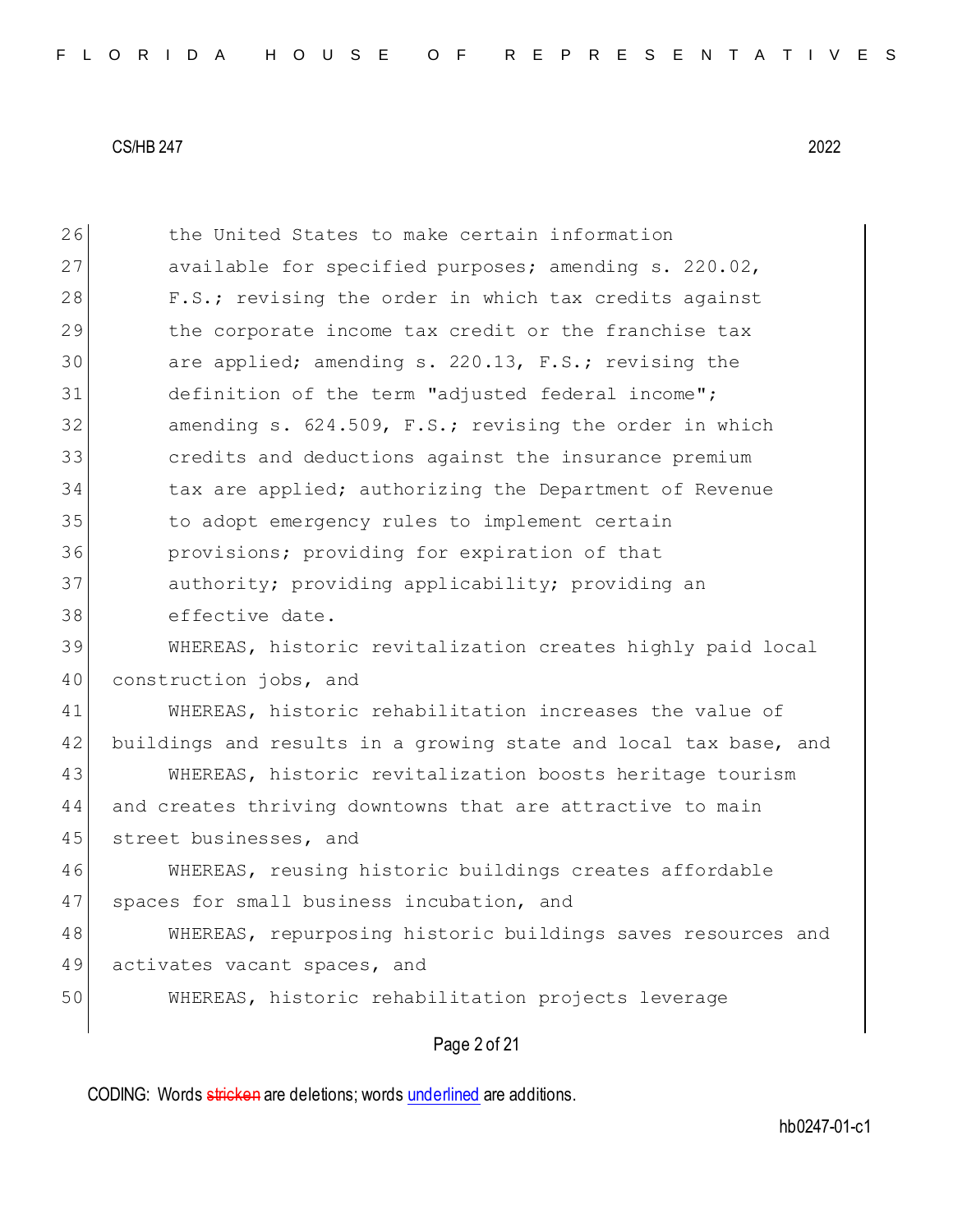| 51 | significant private investment, and                              |
|----|------------------------------------------------------------------|
| 52 | WHEREAS, leveraging state tax incentives increases the           |
| 53 | effectiveness of federal Historic Preservation Tax Incentives    |
| 54 | and the Opportunity Zones Program to encourage the historic      |
| 55 | preservation of existing buildings, and                          |
| 56 | WHEREAS, an increase in rehabilitation activity occurs when      |
| 57 | a state incentive is combined with federal Historic Preservation |
| 58 | Tax Incentives, and                                              |
| 59 | WHEREAS, many historic buildings in this state need safety       |
| 60 | upgrades and other improvements that require both public and     |
| 61 | private investment to return these buildings as assets of their  |
| 62 | local communities, NOW, THEREFORE,                               |
| 63 | Be It Enacted by the Legislature of the State of Florida:        |
| 64 |                                                                  |
| 65 | Section 1. Section 220.197, Florida Statutes, is created         |
| 66 | to read:                                                         |
| 67 | 220.197 Main Street Historic Tourism and Revitalization          |
| 68 | Act; tax credits; reports.-                                      |
| 69 | SHORT TITLE. - This act may be cited as the "Main Street<br>(1)  |
| 70 | Historic Tourism and Revitalization Act."                        |
| 71 | DEFINITIONS. - As used in this section, the term:<br>(2)         |
| 72 | "Accredited Main Street Program" means an active<br>(a)          |
| 73 | Florida Main Street Program or the Orlando Main Streets program, |
| 74 | provided that such program meets the Main Street America         |
| 75 | accreditation standards. An Accredited Main Street Program must: |
|    | Page 3 of 21                                                     |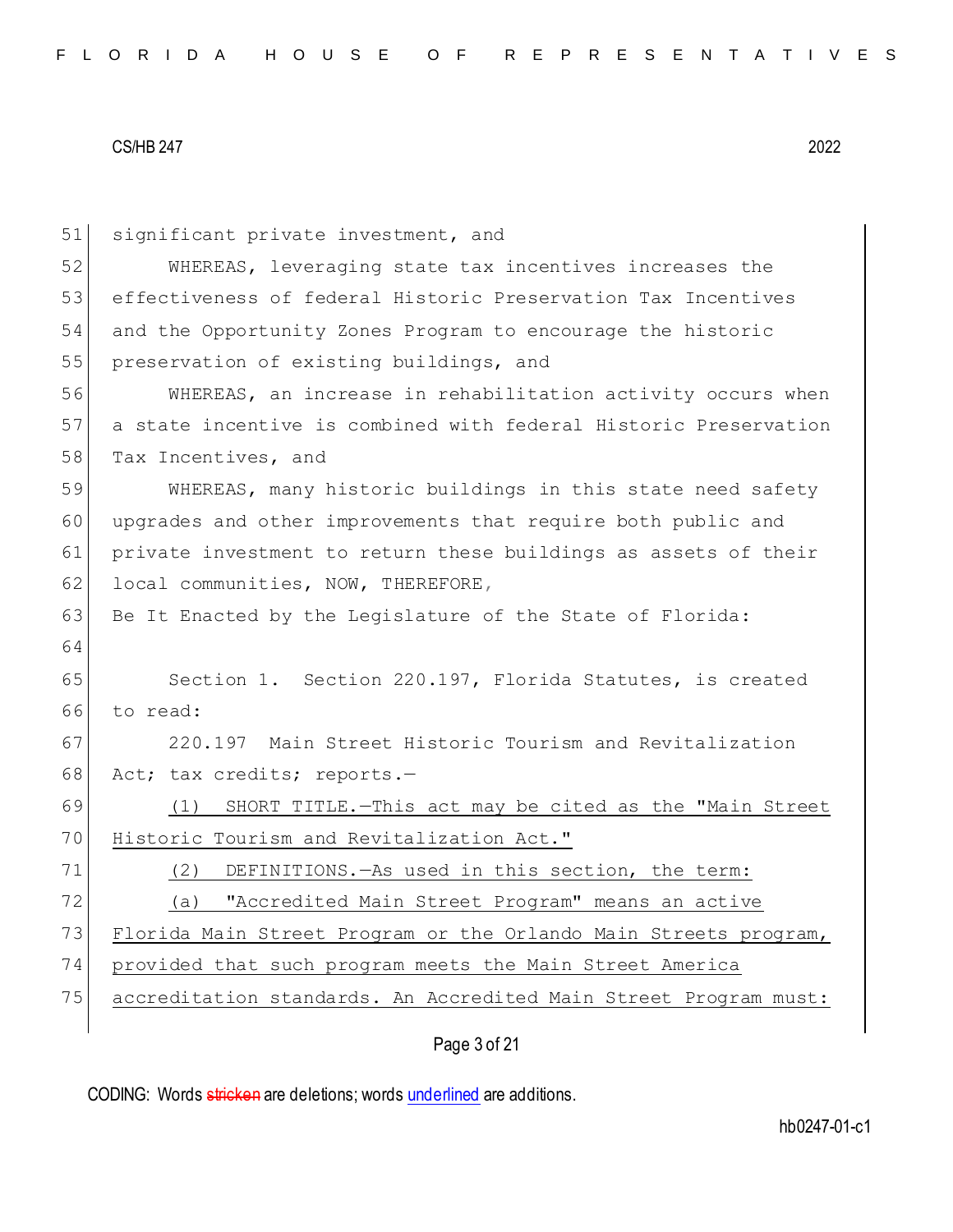| 76  | 1. Have broad-based community support for the commercial                                                                                                                                                                                                                                                                                                                                                                                                                                                                                                                                                                                                                                                                                                                                                                                                                                                                                                                                                                                                                                                        |  |  |  |  |  |  |
|-----|-----------------------------------------------------------------------------------------------------------------------------------------------------------------------------------------------------------------------------------------------------------------------------------------------------------------------------------------------------------------------------------------------------------------------------------------------------------------------------------------------------------------------------------------------------------------------------------------------------------------------------------------------------------------------------------------------------------------------------------------------------------------------------------------------------------------------------------------------------------------------------------------------------------------------------------------------------------------------------------------------------------------------------------------------------------------------------------------------------------------|--|--|--|--|--|--|
| 77  | district revitalization process with strong support from the                                                                                                                                                                                                                                                                                                                                                                                                                                                                                                                                                                                                                                                                                                                                                                                                                                                                                                                                                                                                                                                    |  |  |  |  |  |  |
| 78  | public and private sectors.<br>Have a developed vision and mission statement relevant<br>2.<br>to community conditions and to Main Street America's<br>organizational stage.<br>Have a comprehensive Main Street America work plan.<br>3.<br>Possess a historic preservation ethic.<br>4.<br>5.<br>Have an active board of directors and committees.<br>6.<br>Have an adequate operating budget.<br>7.<br>Have a paid professional program manager.<br>Conduct a program of ongoing training for staff and<br>8.<br>volunteers.<br>9. Report key statistics.<br>10. Be a current member of Main Street America.<br>"Certified historic structure" means a building and<br>(b)<br>its structural components as defined in 36 C.F.R. s. 67.2 which<br>is of a character subject to the allowance for depreciation<br>provided in s. 167 of the Internal Revenue Code of 1986, as<br>amended, and which is:<br>1. Individually listed in the National Register of<br>Historic Places; or<br>Located within a registered historic district and<br>2.<br>certified by the United States Secretary of the Interior as |  |  |  |  |  |  |
| 79  |                                                                                                                                                                                                                                                                                                                                                                                                                                                                                                                                                                                                                                                                                                                                                                                                                                                                                                                                                                                                                                                                                                                 |  |  |  |  |  |  |
| 80  |                                                                                                                                                                                                                                                                                                                                                                                                                                                                                                                                                                                                                                                                                                                                                                                                                                                                                                                                                                                                                                                                                                                 |  |  |  |  |  |  |
| 81  |                                                                                                                                                                                                                                                                                                                                                                                                                                                                                                                                                                                                                                                                                                                                                                                                                                                                                                                                                                                                                                                                                                                 |  |  |  |  |  |  |
| 82  |                                                                                                                                                                                                                                                                                                                                                                                                                                                                                                                                                                                                                                                                                                                                                                                                                                                                                                                                                                                                                                                                                                                 |  |  |  |  |  |  |
| 83  |                                                                                                                                                                                                                                                                                                                                                                                                                                                                                                                                                                                                                                                                                                                                                                                                                                                                                                                                                                                                                                                                                                                 |  |  |  |  |  |  |
| 84  |                                                                                                                                                                                                                                                                                                                                                                                                                                                                                                                                                                                                                                                                                                                                                                                                                                                                                                                                                                                                                                                                                                                 |  |  |  |  |  |  |
| 85  |                                                                                                                                                                                                                                                                                                                                                                                                                                                                                                                                                                                                                                                                                                                                                                                                                                                                                                                                                                                                                                                                                                                 |  |  |  |  |  |  |
| 86  |                                                                                                                                                                                                                                                                                                                                                                                                                                                                                                                                                                                                                                                                                                                                                                                                                                                                                                                                                                                                                                                                                                                 |  |  |  |  |  |  |
| 87  |                                                                                                                                                                                                                                                                                                                                                                                                                                                                                                                                                                                                                                                                                                                                                                                                                                                                                                                                                                                                                                                                                                                 |  |  |  |  |  |  |
| 88  | being of historic significance to the registered historic                                                                                                                                                                                                                                                                                                                                                                                                                                                                                                                                                                                                                                                                                                                                                                                                                                                                                                                                                                                                                                                       |  |  |  |  |  |  |
| 89  |                                                                                                                                                                                                                                                                                                                                                                                                                                                                                                                                                                                                                                                                                                                                                                                                                                                                                                                                                                                                                                                                                                                 |  |  |  |  |  |  |
| 90  |                                                                                                                                                                                                                                                                                                                                                                                                                                                                                                                                                                                                                                                                                                                                                                                                                                                                                                                                                                                                                                                                                                                 |  |  |  |  |  |  |
| 91  |                                                                                                                                                                                                                                                                                                                                                                                                                                                                                                                                                                                                                                                                                                                                                                                                                                                                                                                                                                                                                                                                                                                 |  |  |  |  |  |  |
| 92  |                                                                                                                                                                                                                                                                                                                                                                                                                                                                                                                                                                                                                                                                                                                                                                                                                                                                                                                                                                                                                                                                                                                 |  |  |  |  |  |  |
| 93  |                                                                                                                                                                                                                                                                                                                                                                                                                                                                                                                                                                                                                                                                                                                                                                                                                                                                                                                                                                                                                                                                                                                 |  |  |  |  |  |  |
| 94  |                                                                                                                                                                                                                                                                                                                                                                                                                                                                                                                                                                                                                                                                                                                                                                                                                                                                                                                                                                                                                                                                                                                 |  |  |  |  |  |  |
| 95  |                                                                                                                                                                                                                                                                                                                                                                                                                                                                                                                                                                                                                                                                                                                                                                                                                                                                                                                                                                                                                                                                                                                 |  |  |  |  |  |  |
| 96  |                                                                                                                                                                                                                                                                                                                                                                                                                                                                                                                                                                                                                                                                                                                                                                                                                                                                                                                                                                                                                                                                                                                 |  |  |  |  |  |  |
| 97  |                                                                                                                                                                                                                                                                                                                                                                                                                                                                                                                                                                                                                                                                                                                                                                                                                                                                                                                                                                                                                                                                                                                 |  |  |  |  |  |  |
| 98  |                                                                                                                                                                                                                                                                                                                                                                                                                                                                                                                                                                                                                                                                                                                                                                                                                                                                                                                                                                                                                                                                                                                 |  |  |  |  |  |  |
| 99  |                                                                                                                                                                                                                                                                                                                                                                                                                                                                                                                                                                                                                                                                                                                                                                                                                                                                                                                                                                                                                                                                                                                 |  |  |  |  |  |  |
| 100 |                                                                                                                                                                                                                                                                                                                                                                                                                                                                                                                                                                                                                                                                                                                                                                                                                                                                                                                                                                                                                                                                                                                 |  |  |  |  |  |  |
|     |                                                                                                                                                                                                                                                                                                                                                                                                                                                                                                                                                                                                                                                                                                                                                                                                                                                                                                                                                                                                                                                                                                                 |  |  |  |  |  |  |

Page 4 of 21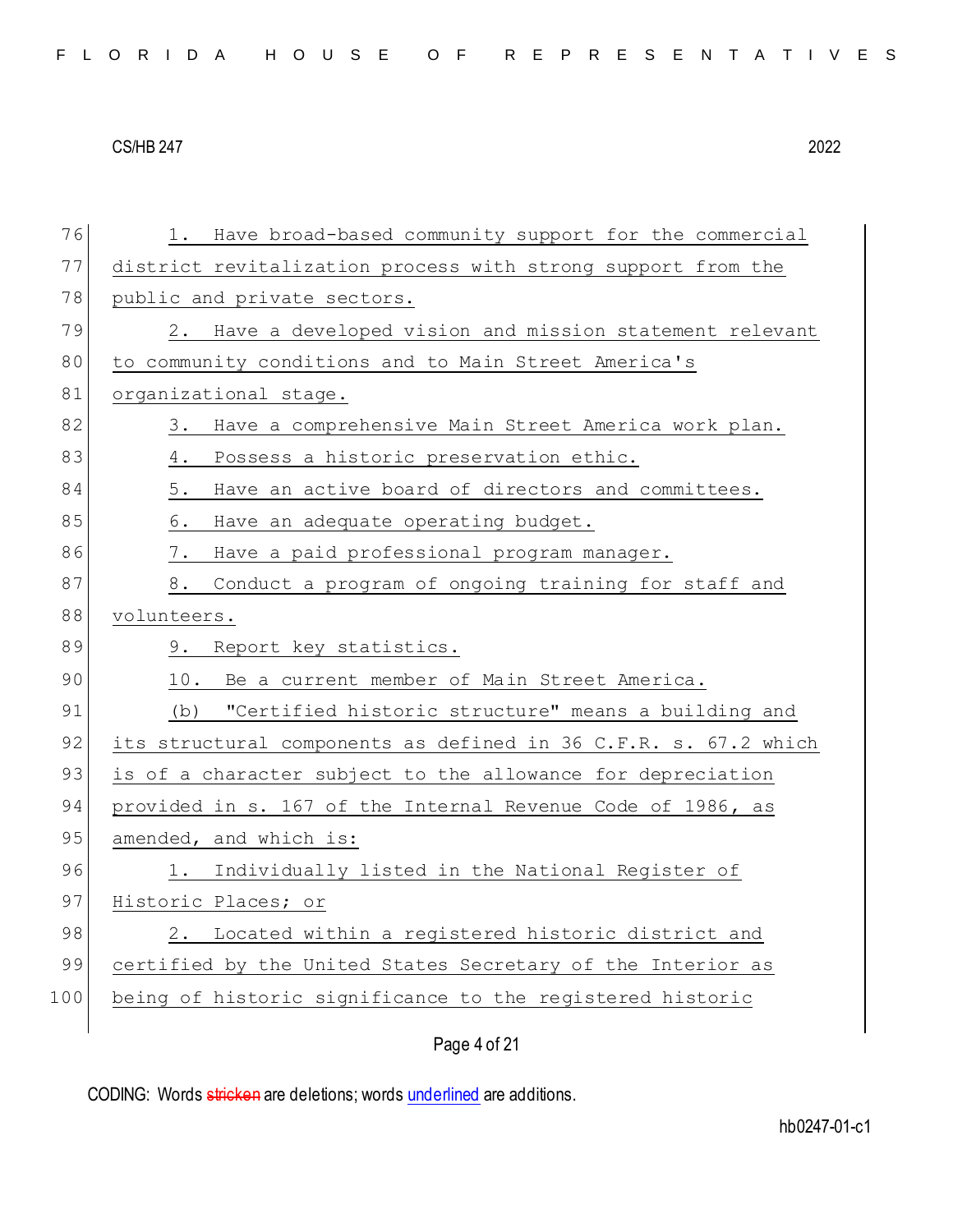| 101 | district as set forth in 36 C.F.R. s. 67.2.                      |
|-----|------------------------------------------------------------------|
| 102 | (c) "Certified rehabilitation" means the rehabilitation of       |
| 103 | a certified historic structure that the United States Secretary  |
| 104 | of the Interior has certified to the United States Secretary of  |
| 105 | the Treasury as being consistent with the historic character of  |
| 106 | the certified historic structure and, if applicable, consistent  |
| 107 | with the registered historic district in which the certified     |
| 108 | historic structure is located as set forth in 36 C.F.R. s. 67.2. |
| 109 | (d) "Division" means the Division of Historical Resources        |
| 110 | of the Department of State.                                      |
| 111 | (e) "Florida Main Street Program" means a statewide              |
| 112 | historic preservation-based downtown revitalization assistance   |
| 113 | program created, maintained, and administered by the division    |
|     |                                                                  |
| 114 | under s. 267.031(5).                                             |
| 115 | (f) "Local program area" means the specific geographic           |
| 116 | area in which an Accredited Main Street Program is conducted as  |
| 117 | approved and maintained by the division or in which the Orlando  |
| 118 | Main Streets program is conducted.                               |
| 119 | (g) "Long-term leasehold" means a leasehold in a                 |
| 120 | nonresidential real property for a term of 39 years or more or a |
| 121 | leasehold in a residential real property for a term of 27.5      |
| 122 | years or more.                                                   |
| 123 | "Main Street America" means a national network of<br>(h)         |
| 124 | grassroots organizations revitalizing historic downtown areas    |
| 125 | under the leadership of the National Main Street Center, Inc., a |

# Page 5 of 21

CODING: Words stricken are deletions; words underlined are additions.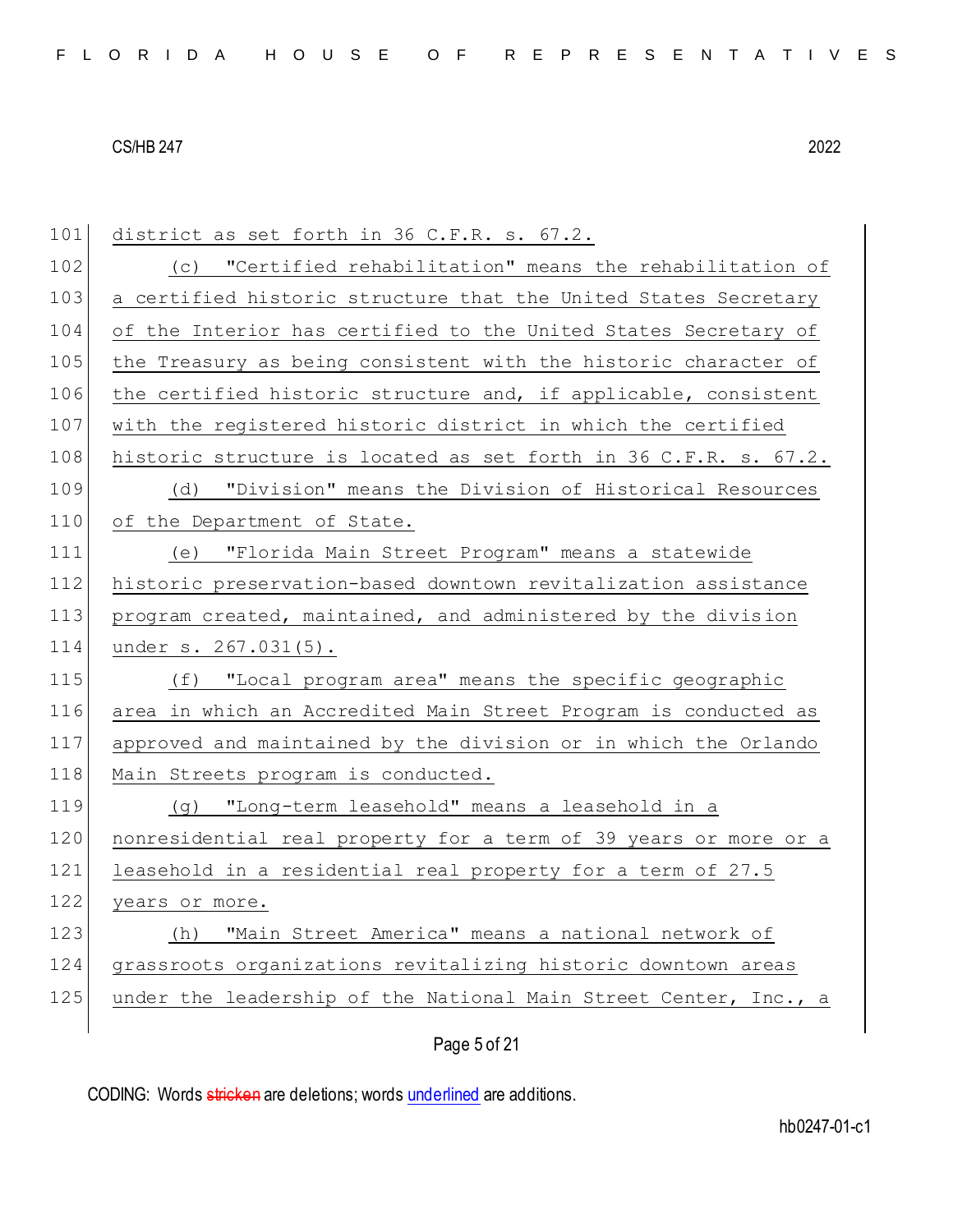| 126 | subsidiary of the National Trust for Historic Preservation.      |
|-----|------------------------------------------------------------------|
| 127 | "National Register of Historic Places" means the list<br>(i)     |
| 128 | of historic properties significant in American history,          |
| 129 | architecture, archeology, engineering, and culture maintained by |
| 130 | the United States Secretary of the Interior as authorized in 54  |
| 131 | U.S.C. s. 3021.                                                  |
| 132 | (j) "Orlando Main Streets" means a historic preservation-        |
| 133 | based district revitalization program administered by the City   |
| 134 | of Orlando.                                                      |
| 135 | (k) "Qualified expenses" means rehabilitation expenditures       |
| 136 | that qualify for the credit under 26 U.S.C. s. 47 incurred in    |
| 137 | this state.                                                      |
| 138 | (1) "Registered historic district" means a district listed       |
| 139 | in the National Register of Historic Places or a district:       |
| 140 | 1. Designated under general law or local ordinance and           |
| 141 | certified by the United States Secretary of the Interior as      |
| 142 | meeting criteria that will substantially achieve the purposes of |
| 143 | preserving and rehabilitating buildings of historic significance |
| 144 | to the district; and                                             |
| 145 | 2. Certified by the United States Secretary of the               |
| 146 | Interior as meeting substantially all of the requirements for    |
| 147 | listing a district in the National Register of Historic Places.  |
| 148 | (3) ELIGIBILITY FOR TAX CREDIT. - For taxable years              |
| 149 | beginning on or after January 1, 2023, there is allowed a credit |
| 150 |                                                                  |
|     | against any tax due for a taxable year under this chapter after  |

Page 6 of 21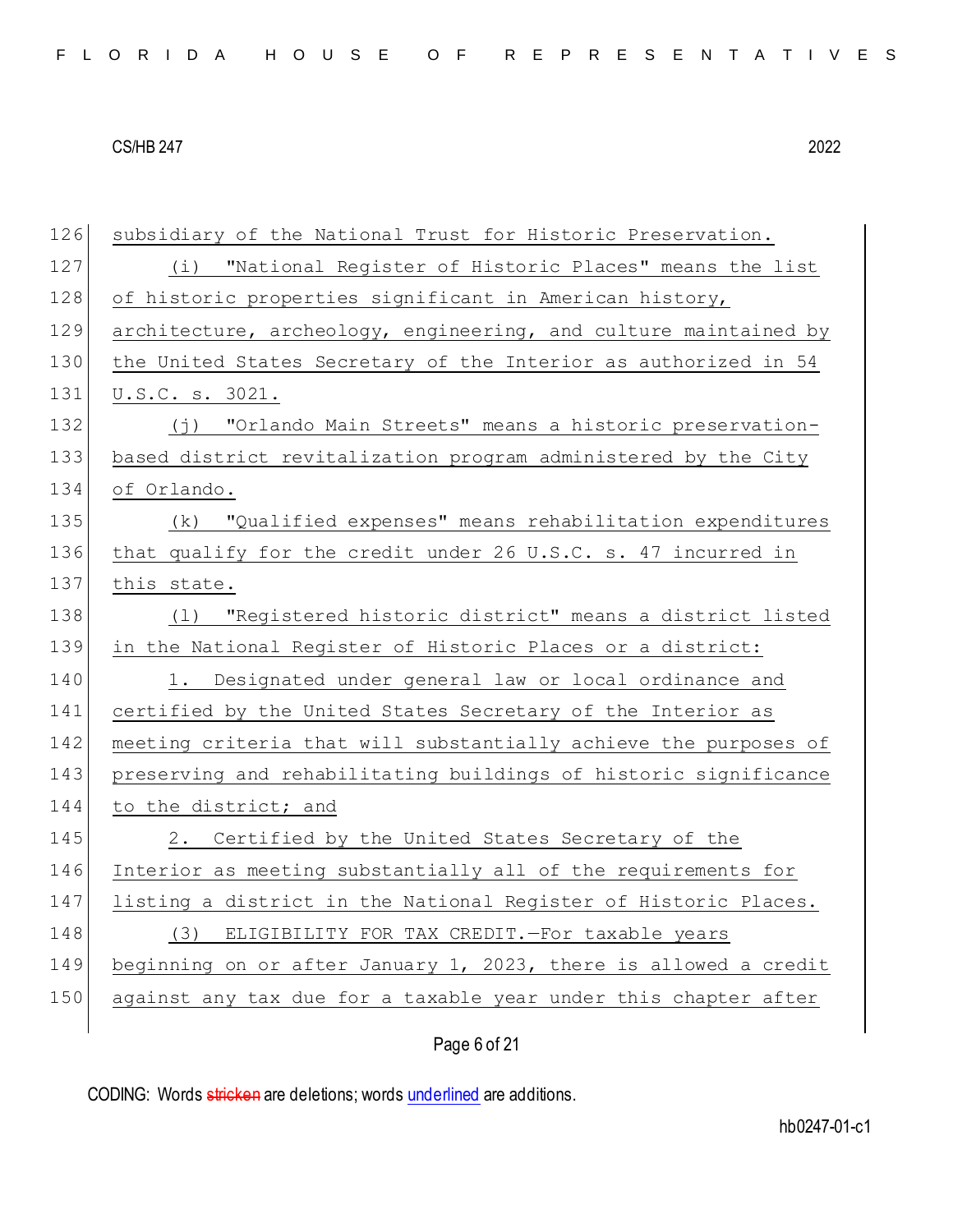| 151 | the application of any other allowable credits by the taxpayer.     |
|-----|---------------------------------------------------------------------|
| 152 | To claim and receive a tax credit under this section,<br>(a)        |
| 153 | a taxpayer must apply to the division for a tax credit for          |
| 154 | qualified expenses in the amount and under the conditions and       |
| 155 | limitations provided in this section against the tax due for a      |
| 156 | taxable year under this chapter and must provide the division       |
| 157 | with all of the following:                                          |
| 158 | Documentation showing that:<br>1.                                   |
| 159 | The rehabilitation is a certified rehabilitation;<br>$a$ .          |
| 160 | The structure is a certified historic structure, is<br>b.           |
| 161 | income-producing, is located within this state, and is              |
| 162 | rehabilitated and placed in service on or after January 1, 2023;    |
| 163 | The taxpayer had an ownership or a long-term leasehold<br>$\circ$ . |
| 164 | interest in the certified historic structure in the year during     |
| 165 | which the certified historic structure was placed into service      |
| 166 | after the certified rehabilitation was completed;                   |
| 167 | The total amount of qualified expenses incurred in<br>d.            |
| 168 | rehabilitating the certified historic structure exceeded \$5,000;   |
| 169 | The qualified expenses were incurred in this state; and<br>е.       |
| 170 | The taxpayer received a tax credit for the qualified<br>f.          |
| 171 | expenses under 26 U.S.C. s. 47.                                     |
| 172 | 2. An official certificate of eligibility from the                  |
| 173 | division, signed by the State Historic Preservation Officer or      |
| 174 | the Deputy State Historic Preservation Officer, attesting that      |
| 175 | the project has been approved by the National Park Service and      |
|     |                                                                     |

# Page 7 of 21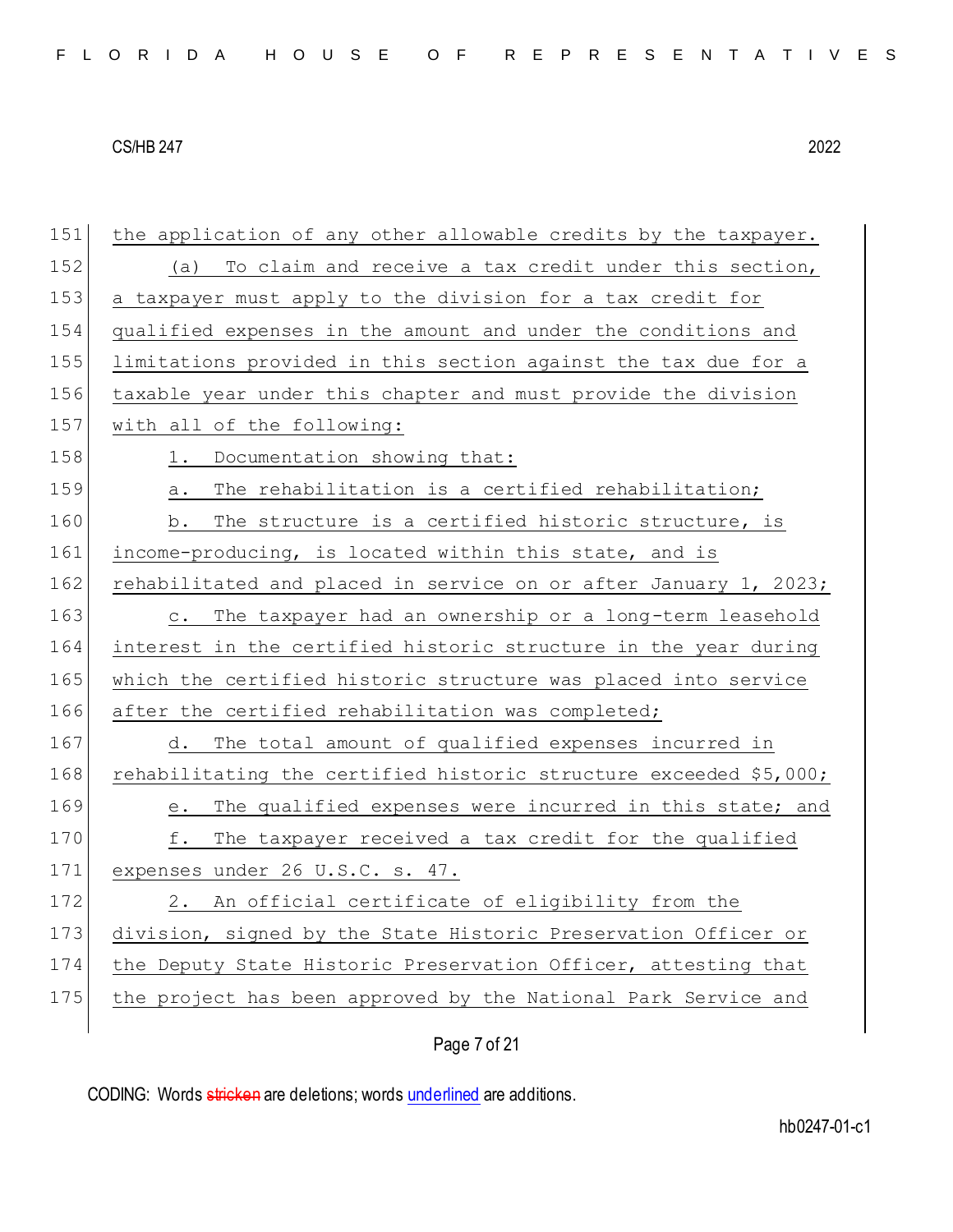176 confirming that the project is located within a local program 177 area. 178 3. National Park Service Form 10-168c (Rev. 2019), titled 179 "Historic Preservation Certification Application-Part 3-Request 180 for Certification of Completed Work," or a similar form, signed 181 by an officer of the National Park Service, attesting that the 182 completed rehabilitation meets the United States Secretary of 183 the Interior's Standards for Rehabilitation and is consistent 184 with the historic character of the property and, if applicable, 185 the district in which the completed rehabilitation is located. 186 The form may be obtained through the National Park Service. 187 4. An identification of the dates during which the 188 certified historic structure was rehabilitated, the date the 189 certified historic structure was placed in service after the 190 certified rehabilitation was completed, and evidence that the 191 certified historic structure was placed in service after the 192 certified rehabilitation was completed. 193 5. A list of total qualified expenses incurred by the 194 taxpayer in rehabilitating the certified historic structure. For 195 certified rehabilitations with qualified expenses that exceed 196 \$750,000, the taxpayer must submit an audited cost report issued 197 by a certified public accountant which itemizes the qualified 198 expenses incurred in rehabilitating the certified historic 199 structure. A taxpayer may submit an audited cost report issued 200 by a certified public accountant which was created for purposes

Page 8 of 21

CODING: Words stricken are deletions; words underlined are additions.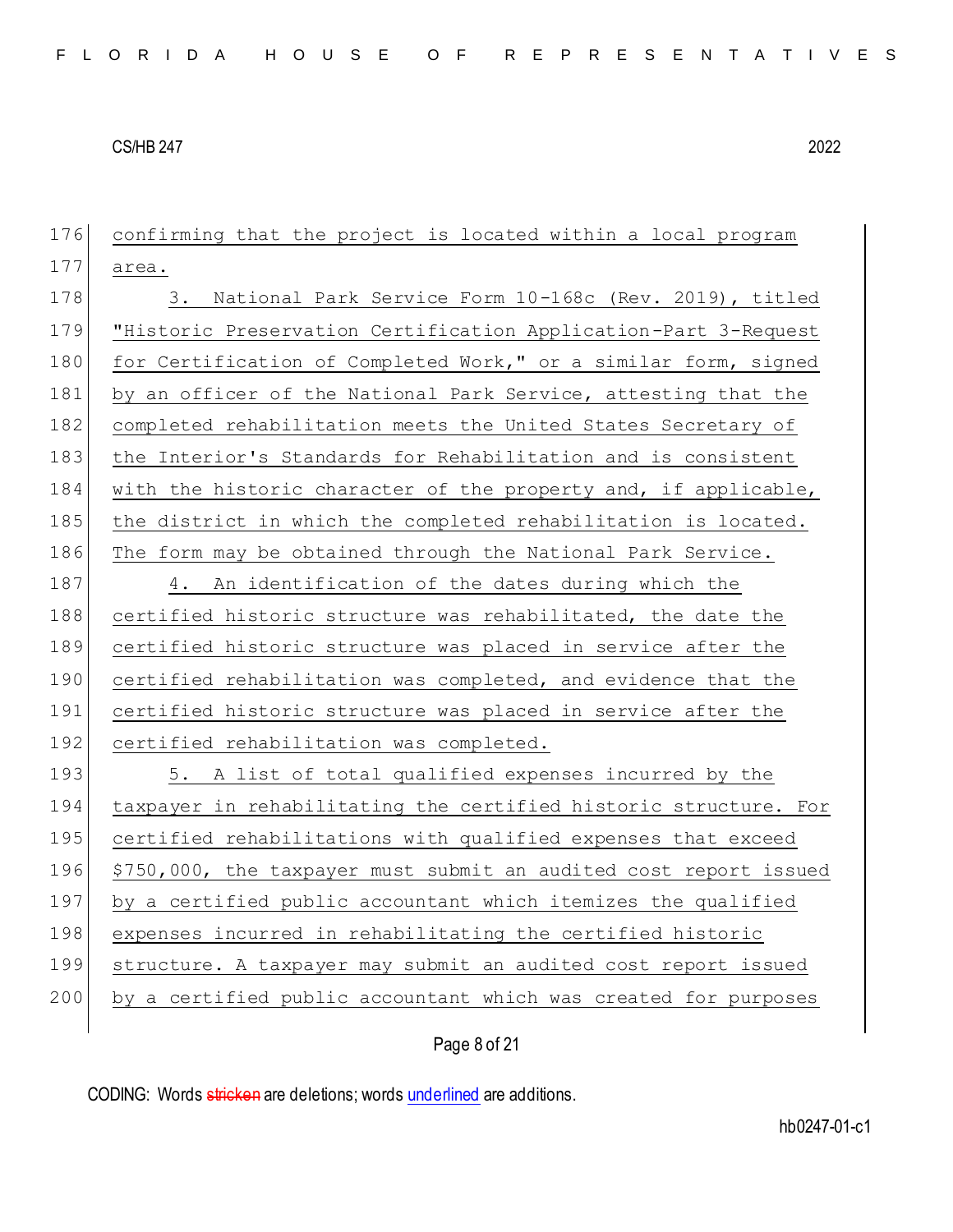201 of applying for a federal historic rehabilitation tax credit and 202 which includes all of the qualified expenses incurred in 203 rehabilitating the certified historic structure. 204 6. An attestation of the total qualified expenses incurred 205 by the taxpayer in rehabilitating the certified historic 206 structure. 207 7. The information required to be reported by the 208 department in subsection (8) to enable the department to compile 209 its annual report. 210 (b) Within 60 days after receipt of the information 211 required under paragraph (a), the division shall evaluate the 212 application and recommend the applicant for certification or 213 denial. The division must approve or deny the application within 214 30 days after receiving the recommendation. If approved, the 215 division must provide a letter of certification to the applicant 216 consistent with any restrictions imposed. If the division denies 217 any part of the requested credit, the division must inform the 218 applicant of the grounds for the denial. The division must 219 submit a copy of the certification and the information provided 220 by the taxpayer to the department within 10 days after the 221 division's approval. 222 (4) AMOUNT OF TAX CREDIT.—The total tax credit claimed 223 annually may not exceed the amount of tax due after any other 224 applicable tax credits and may not exceed the following: 225 (a) Twenty percent of the total qualified expenses

Page 9 of 21

CODING: Words stricken are deletions; words underlined are additions.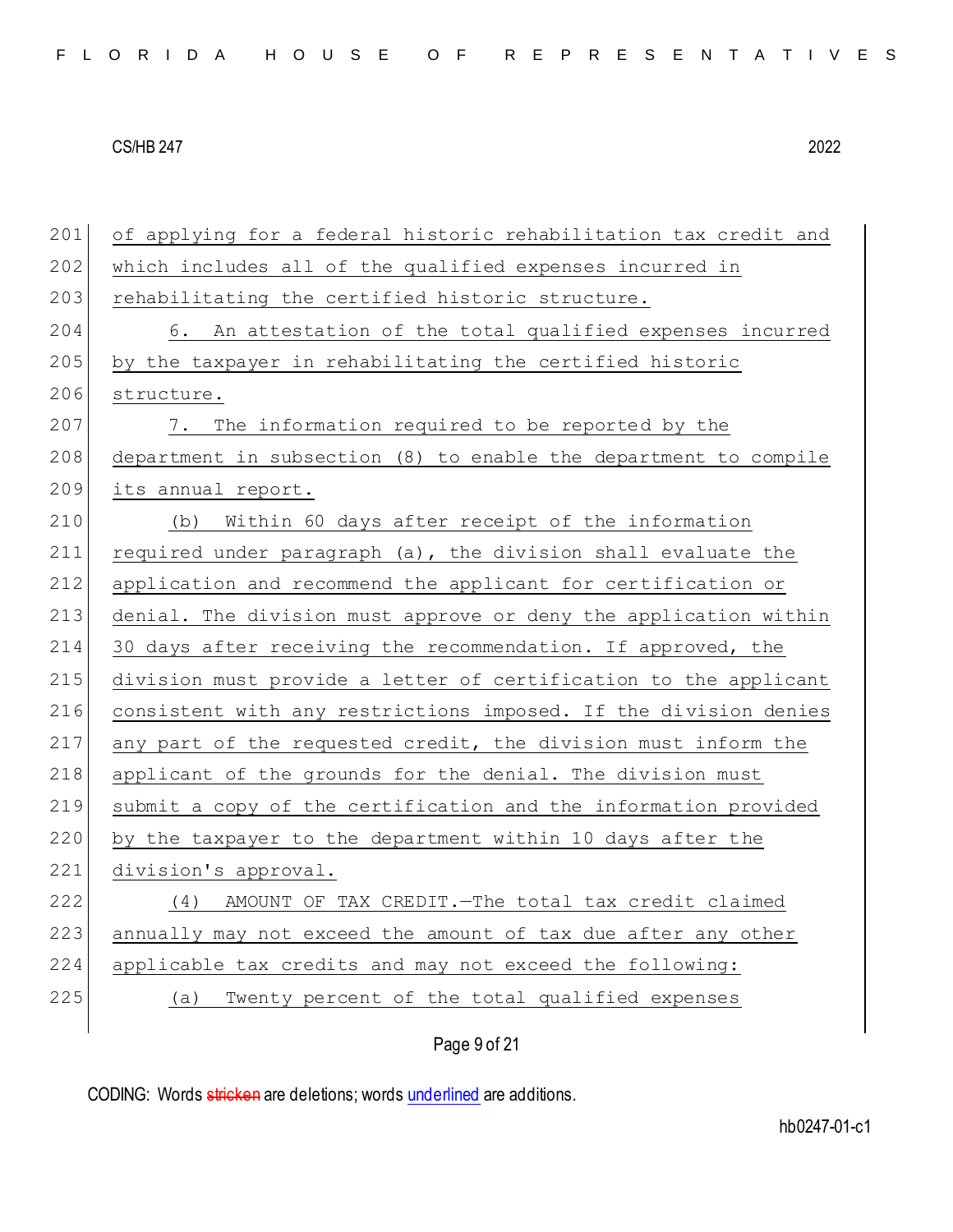| 226 | incurred in this state in rehabilitating a certified historic    |
|-----|------------------------------------------------------------------|
| 227 | structure that has been approved by the National Park Service to |
| 228 | receive the federal historic rehabilitation tax credit; or       |
| 229 | Thirty percent of the total qualified expenses<br>(b)            |
| 230 | incurred in this state in rehabilitating a certified historic    |
| 231 | structure that has been approved by the National Park Service to |
| 232 | receive the federal historic rehabilitation tax credit and that  |
| 233 | is located within a local program area.                          |
| 234 |                                                                  |
| 235 | The tax credit may be used to offset the corporate income tax    |
| 236 | imposed in s. 220.11 and the insurance premium tax imposed in s. |
| 237 | 624.509. An insurer claiming a credit against insurance premium  |
| 238 | tax liability under this section may not be required to pay any  |
| 239 | additional retaliatory tax levied pursuant to s. 624.5091 as a   |
| 240 | result of claiming such credit. Section 624.5091 does not limit  |
| 241 | such credit in any manner.                                       |
| 242 | (5)<br>CARRYFORWARD OF TAX CREDIT.-                              |
| 243 | If a taxpayer is eligible for a tax credit that<br>(a)           |
| 244 | exceeds taxes owed, the taxpayer may carry the unused tax credit |
| 245 | forward for a period of up to 5 taxable years.                   |
| 246 | A carryforward is considered the remaining portion of<br>(b)     |
| 247 | a tax credit that cannot be claimed in the current tax year.     |
| 248 | SALE OR TRANSFER OF TAX CREDIT.-<br>(6)                          |
| 249 | A taxpayer that incurs qualified expenses may sell or<br>(a)     |
| 250 | transfer all or part of the tax credit that may otherwise be     |
|     |                                                                  |

Page 10 of 21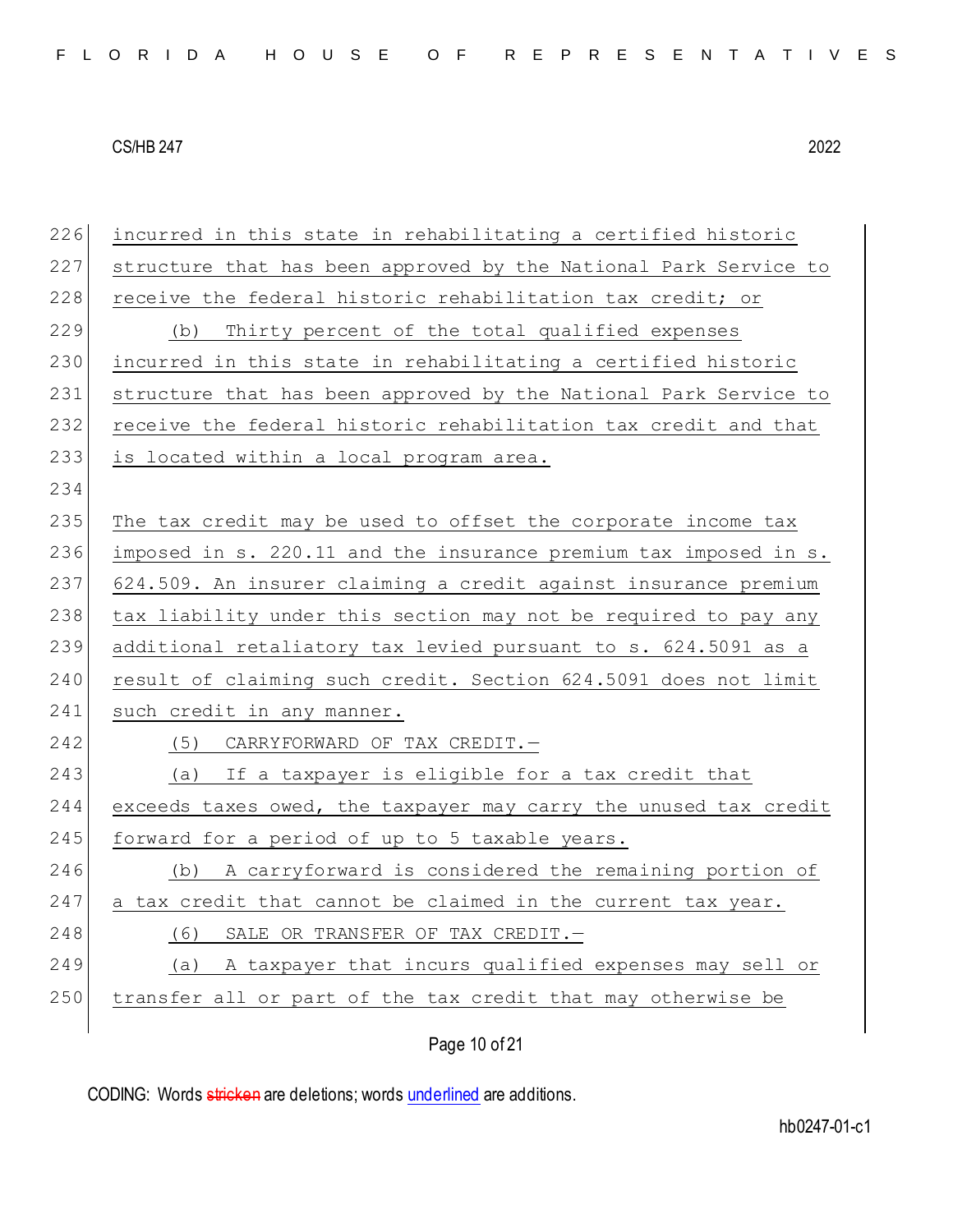| 251 | claimed to another taxpayer.                                       |
|-----|--------------------------------------------------------------------|
| 252 | (b) A taxpayer to which all or part of the tax credit is           |
| 253 | sold or transferred may sell or transfer all or part of the tax    |
| 254 | credit that may otherwise be claimed to another taxpayer.          |
| 255 | A taxpayer that sells or transfers a tax credit to<br>(C)          |
| 256 | another taxpayer must provide a copy of the certificate of         |
| 257 | eligibility together with the audited cost report to the           |
| 258 | purchaser or transferee.                                           |
| 259 | Qualified expenses may be counted only once in<br>(d)              |
| 260 | determining the amount of an available tax credit, and more than   |
| 261 | one taxpayer may not claim a tax credit for the same qualified     |
| 262 | expenses.                                                          |
| 263 | There is no limit on the total number of transactions<br>(e)       |
| 264 | for the sale or transfer of all or part of a tax credit.           |
| 265 | (f)1. A taxpayer that sells or transfers a tax credit              |
| 266 | under this subsection and the purchaser or transferee shall        |
| 267 | jointly submit written notice of the sale or transfer to the       |
| 268 | department on a form adopted by the department no later than the   |
| 269 | 30th day after the date of the sale or transfer. The notice must   |
| 270 | include all of the following:                                      |
| 271 | The date of the sale or transfer.<br>а.                            |
| 272 | The amount of the tax credit sold or transferred.<br>b.            |
| 273 | The name and federal tax identification number of the<br>$\circ$ . |
| 274 | taxpayer that sold or transferred the tax credit and the           |
| 275 | purchaser or transferee.                                           |
|     |                                                                    |

Page 11 of 21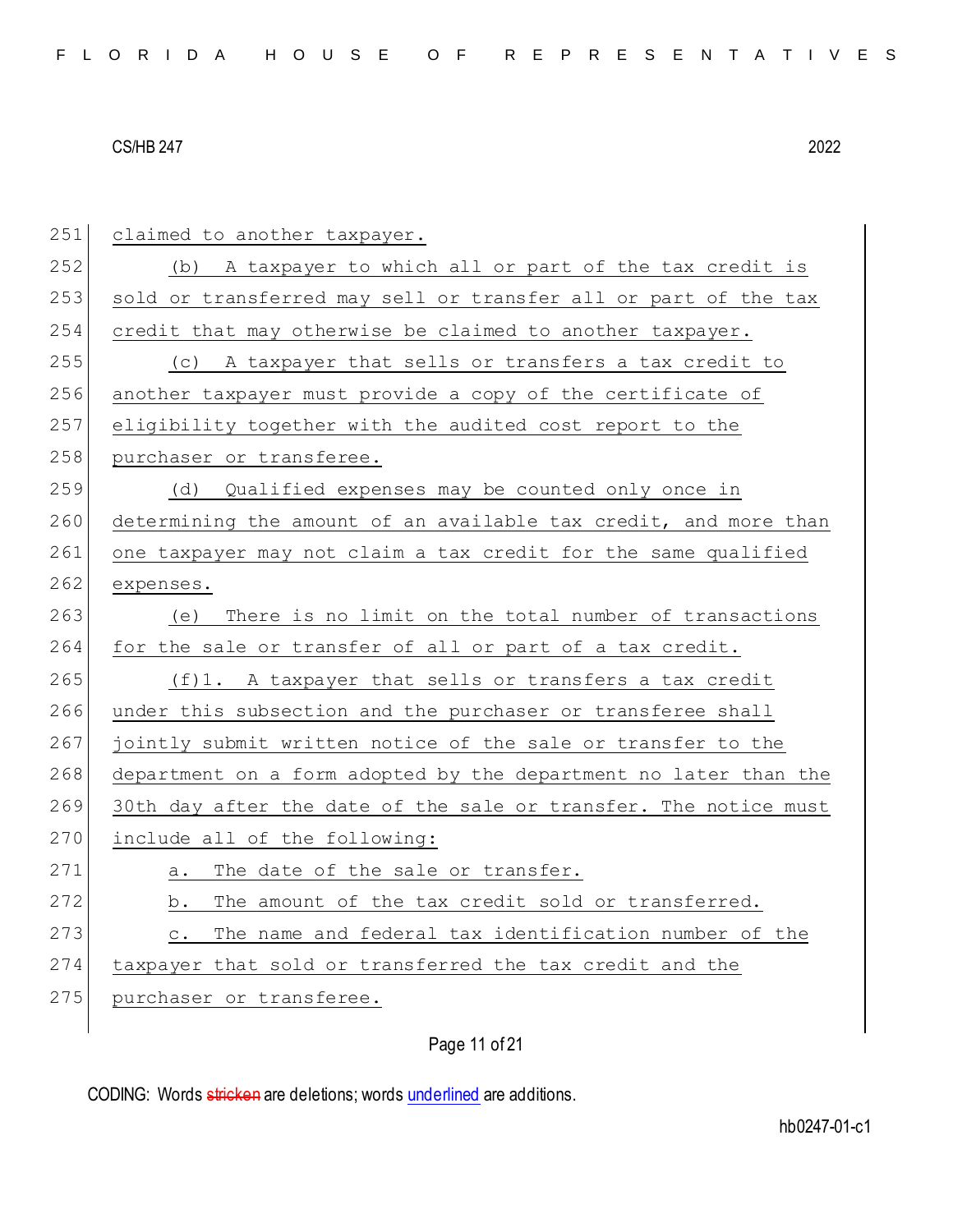| 276 | d. The amount of the tax credit owned by the taxpayer            |
|-----|------------------------------------------------------------------|
| 277 | before the sale or transfer and the amount the selling or        |
| 278 | transferring taxpayer retained, if any, after the sale or        |
| 279 | transfer.                                                        |
| 280 | The sale or transfer of a tax credit under this<br>2.            |
| 281 | subsection does not extend the period for which a tax credit may |
| 282 | be carried forward and does not increase the total amount of the |
| 283 | tax credit that may be claimed.                                  |
| 284 | 3. If a taxpayer claims a tax credit for qualified               |
| 285 | expenses, another taxpayer may not use the same expenses as the  |
| 286 | basis for claiming a tax credit.                                 |
| 287 | 4. Notwithstanding the requirements of this subsection, a        |
| 288 | tax credit earned by, purchased by, or transferred to a          |
| 289 | partnership, limited liability company, S corporation, or other  |
| 290 | pass-through taxpayer may be allocated to the partners, members, |
| 291 | or shareholders of that taxpayer and claimed under this section  |
| 292 | in accordance with any agreement among the partners, members, or |
| 293 | shareholders and without regard to the ownership interest of the |
| 294 | partners, members, or shareholders in the rehabilitated          |
| 295 | certified historic structure.                                    |
| 296 | (g) If the tax credit is reduced due to a determination,         |
| 297 | examination, or audit by the department, the tax deficiency      |
| 298 | shall be recovered from the taxpayer that sold or transferred    |
| 299 | the tax credit or the purchaser or transferee that claimed the   |
| 300 | tax credit up to the amount of the tax credit taken.             |
|     |                                                                  |

Page 12 of 21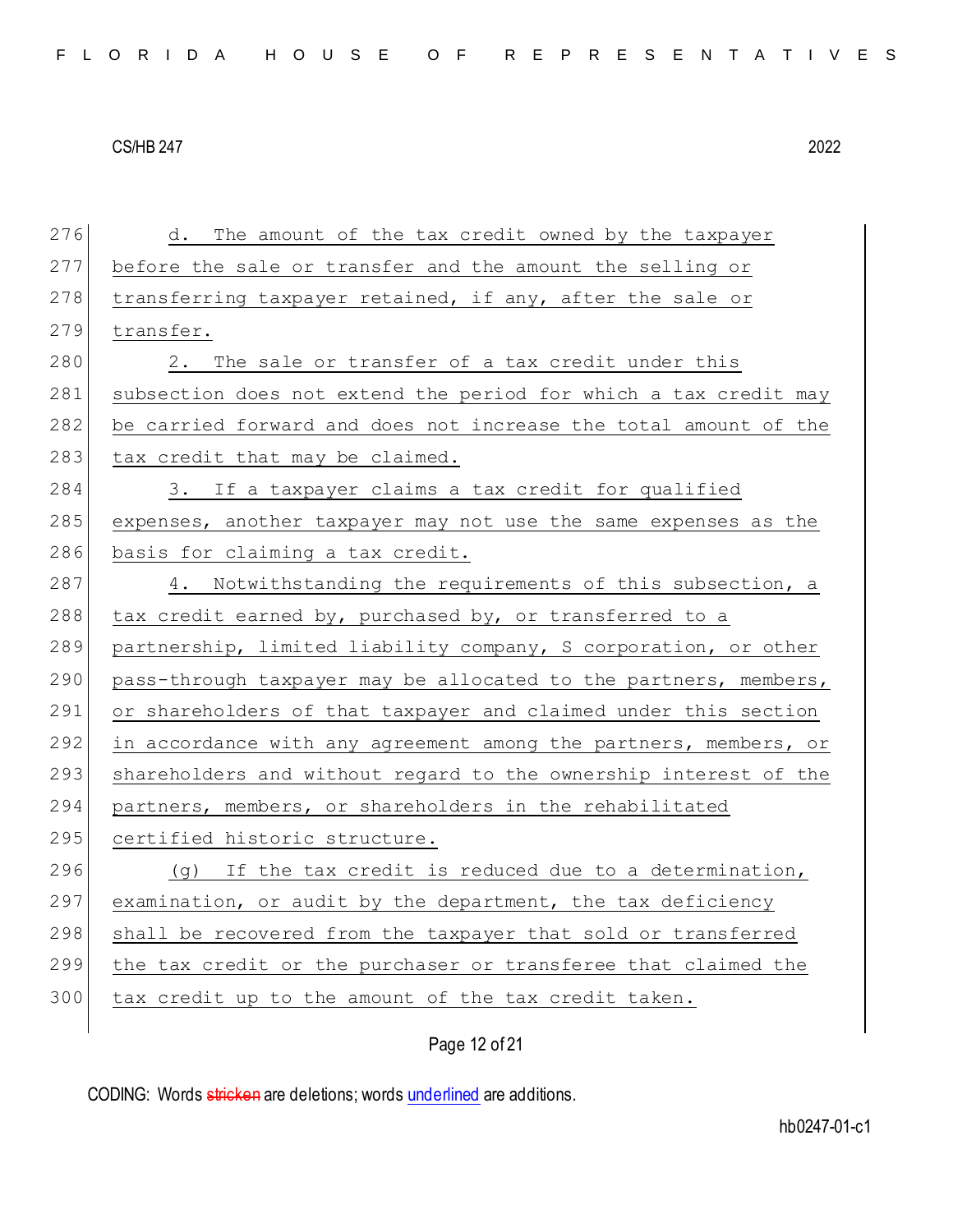(h) Any subsequent deficiencies shall be assessed against 302 the purchaser or transferee that claimed the tax credit or, in 303 the case of multiple succeeding entities, in the order of tax credit succession. (7) AUDIT AUTHORITY; REVOCATION AND FORFEITURE OF TAX CREDITS; FRAUDULENT CLAIMS.— (a) The department, with assistance from the division, may perform any additional financial and technical audits and examinations, including examining the accounts, books, or records of the tax credit applicant, to verify the legitimacy of the qualified expenses included in a tax credit return and to 312 ensure compliance with this section. If requested by the department, the division must provide technical assistance for any technical audits or examinations performed under this 315 subsection. 316 (b) It is grounds for forfeiture of previously claimed and 317 received tax credits if the department determines, as a result of an audit or information received from the division or the United States Department of the Interior, that a taxpayer 320 received a tax credit pursuant to this section to which the taxpayer was not entitled. In the case of fraud, the taxpayer 322 may not claim any future tax credits under this section. (c) The taxpayer must return forfeited tax credits to the department, and such funds shall be paid into the General Revenue Fund.

Page 13 of 21

CODING: Words stricken are deletions; words underlined are additions.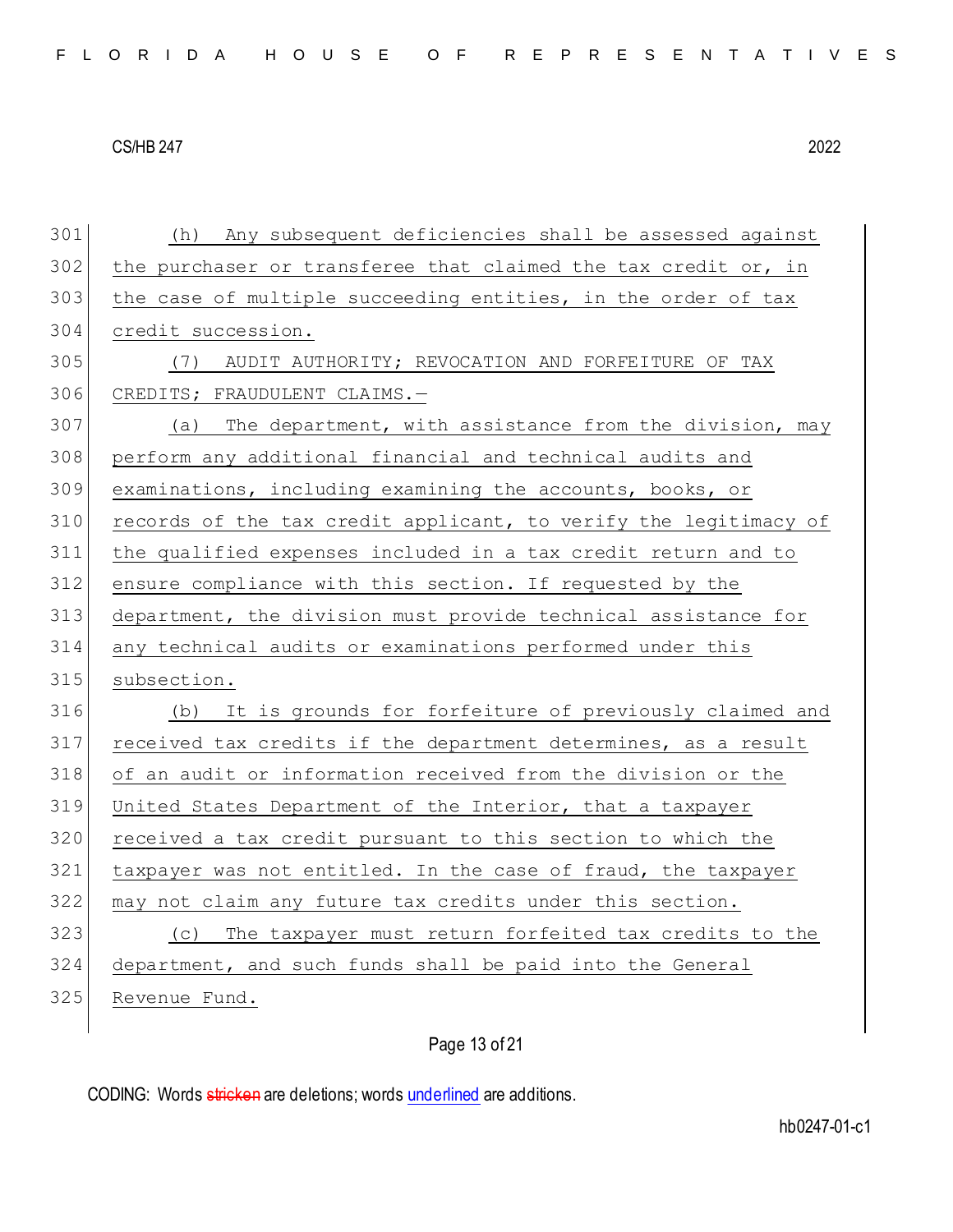(d) The taxpayer shall file with the department an amended 327 tax return or such other report as the department prescribes and 328 shall pay any required tax within 60 days after the taxpayer receives notification from the United States Internal Revenue Service that a previously approved tax credit has been revoked 331 or modified, if uncontested, or within 60 days after a final order is issued following proceedings involving a contested 333 revocation or modification order. (e) A notice of deficiency may be issued by the department at any time within 5 years after the date on which the taxpayer receives notification from the United States Internal Revenue Service that a previously approved tax credit has been revoked or modified. (f) If a taxpayer fails to notify the department of any 340 change in its tax credit claimed, a notice of deficiency may be issued at any time. In either case, the amount of any proposed assessment set forth in such notice of deficiency is limited to the amount of any deficiency resulting under this section from the precomputation of the taxpayer's tax for the taxable year. 345 (g) A taxpayer that fails to report and timely pay any tax due as a result of the forfeiture of its tax credit violates this section and is subject to applicable penalties and interest. (8) ANNUAL REPORTS.—Based on the applications submitted and approved, the department must submit a report by December 1

Page 14 of 21

CODING: Words stricken are deletions; words underlined are additions.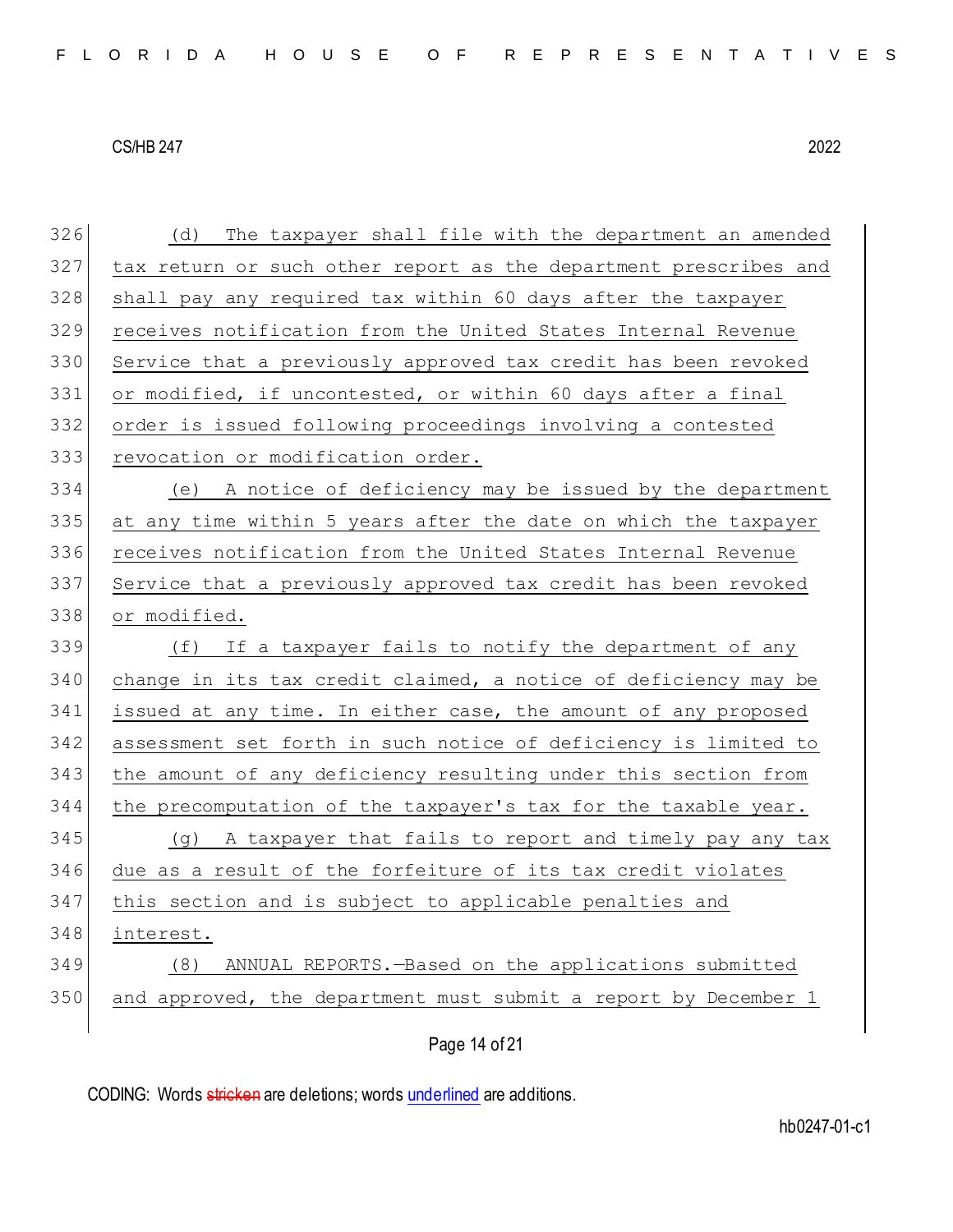| FLORIDA HOUSE OF REPRESENTATIVES |  |  |  |  |  |  |  |  |  |  |  |  |  |  |  |  |  |  |  |  |  |  |  |  |  |  |  |  |  |  |
|----------------------------------|--|--|--|--|--|--|--|--|--|--|--|--|--|--|--|--|--|--|--|--|--|--|--|--|--|--|--|--|--|--|
|----------------------------------|--|--|--|--|--|--|--|--|--|--|--|--|--|--|--|--|--|--|--|--|--|--|--|--|--|--|--|--|--|--|

## Page 15 of 21

CODING: Words stricken are deletions; words underlined are additions.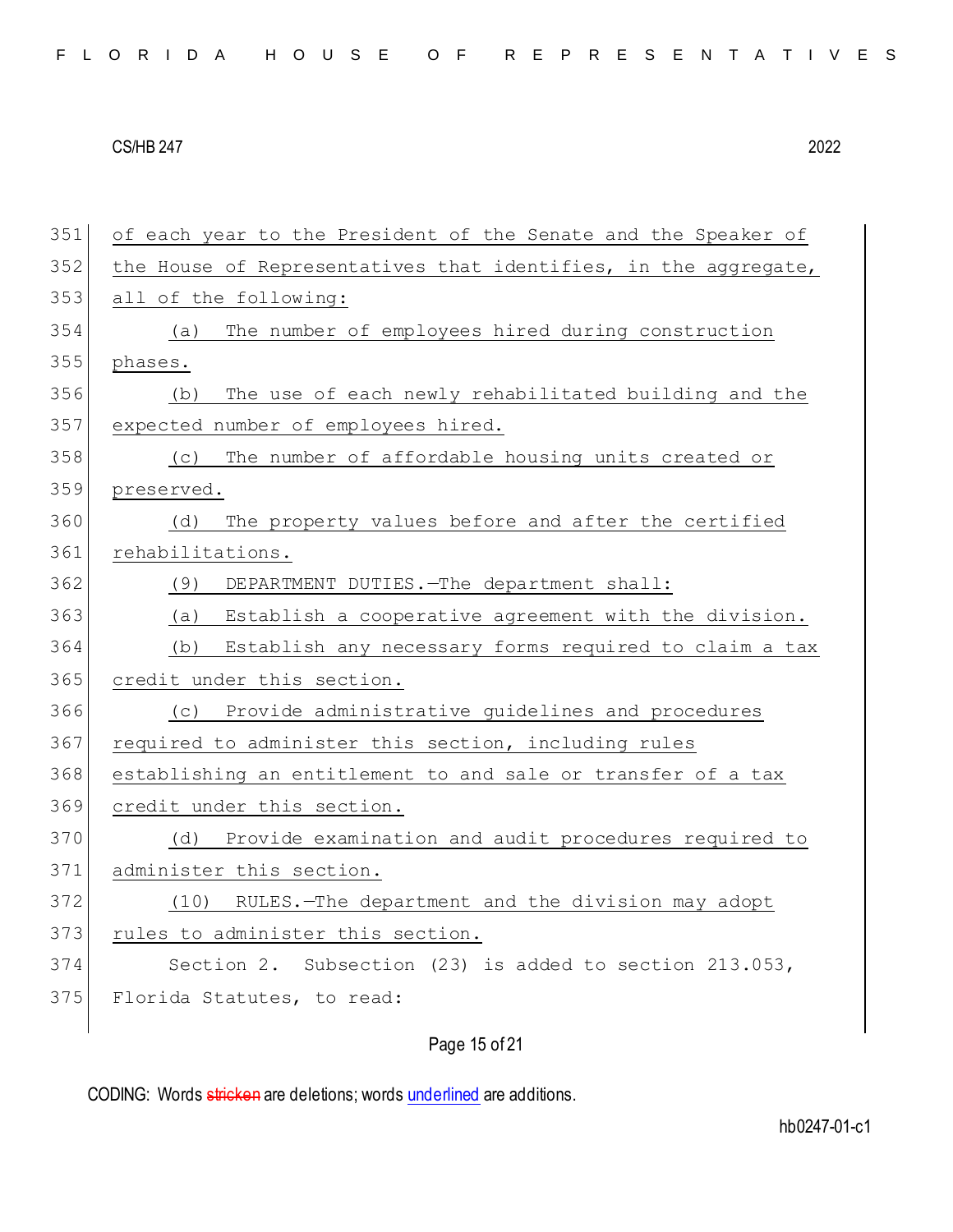376 213.053 Confidentiality and information sharing. (23) The department may make available to the Division of 378 Historical Resources of the Department of State and the Secretary of the Department of the Interior of the United States 380 or his or her delegate, exclusively for official purposes, information for the purposes of administering the Main Street Historic Tourism and Revitalization Act pursuant to s. 220.197. Section 3. Subsection (8) of section 220.02, Florida Statutes, is amended to read: 385 220.02 Legislative intent. (8) It is the intent of the Legislature that credits against either the corporate income tax or the franchise tax be applied in the following order: those enumerated in s. 631.828, those enumerated in s. 220.191, those enumerated in s. 220.181, those enumerated in s. 220.183, those enumerated in s. 220.182, those enumerated in s. 220.1895, those enumerated in s. 220.195, those enumerated in s. 220.184, those enumerated in s. 220.186, those 393 enumerated in s. 220.1845, those enumerated in s. 220.19, those enumerated in s. 220.185, those enumerated in s. 220.1875, those 395 enumerated in s. 220.1876, those enumerated in s. 220.1877, those enumerated in s. 220.193, those enumerated in s. 288.9916, 397 those enumerated in s. 220.1899, those enumerated in s. 220.194, those enumerated in s. 220.196, and those enumerated in s. 220.198, and those enumerated in s. 220.197. 400 Section 4. Paragraph (a) of subsection (1) of section

## Page 16 of 21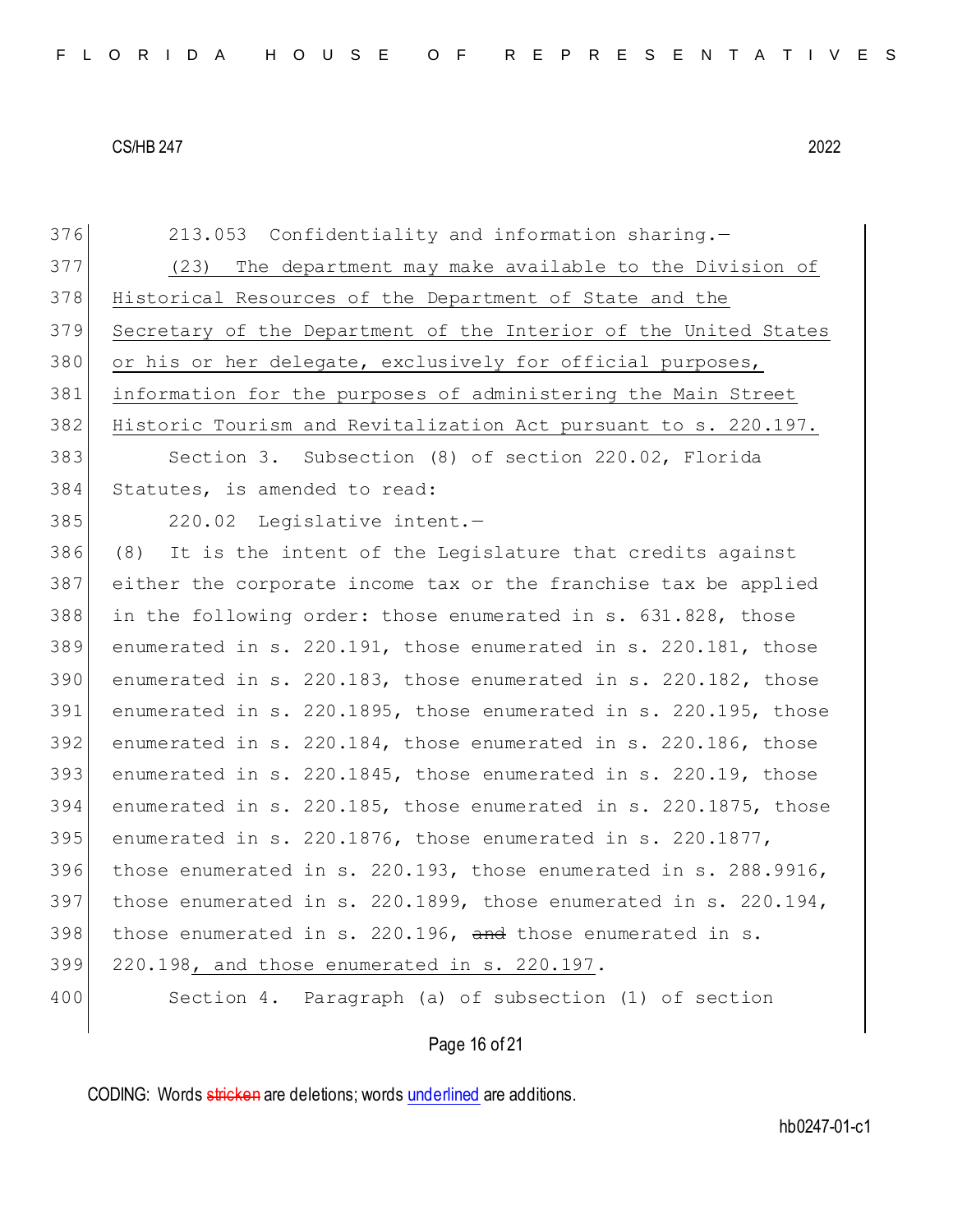401 220.13, Florida Statutes, is amended to read: 220.13 "Adjusted federal income" defined.— (1) The term "adjusted federal income" means an amount equal to the taxpayer's taxable income as defined in subsection (2), or such taxable income of more than one taxpayer as provided in s. 220.131, for the taxable year, adjusted as follows: (a) *Additions.*—There shall be added to such taxable income: 410 1.a. The amount of any tax upon or measured by income, excluding taxes based on gross receipts or revenues, paid or accrued as a liability to the District of Columbia or any state of the United States which is deductible from gross income in the computation of taxable income for the taxable year. 415 b. Notwithstanding sub-subparagraph a., if a credit taken under s. 220.1875, s. 220.1876, or s. 220.1877 is added to taxable income in a previous taxable year under subparagraph 11. and is taken as a deduction for federal tax purposes in the current taxable year, the amount of the deduction allowed shall 420 not be added to taxable income in the current year. The exception in this sub-subparagraph is intended to ensure that the credit under s. 220.1875, s. 220.1876, or s. 220.1877 is added in the applicable taxable year and does not result in a 424 duplicate addition in a subsequent year. 425 2. The amount of interest which is excluded from taxable

## Page 17 of 21

CODING: Words stricken are deletions; words underlined are additions.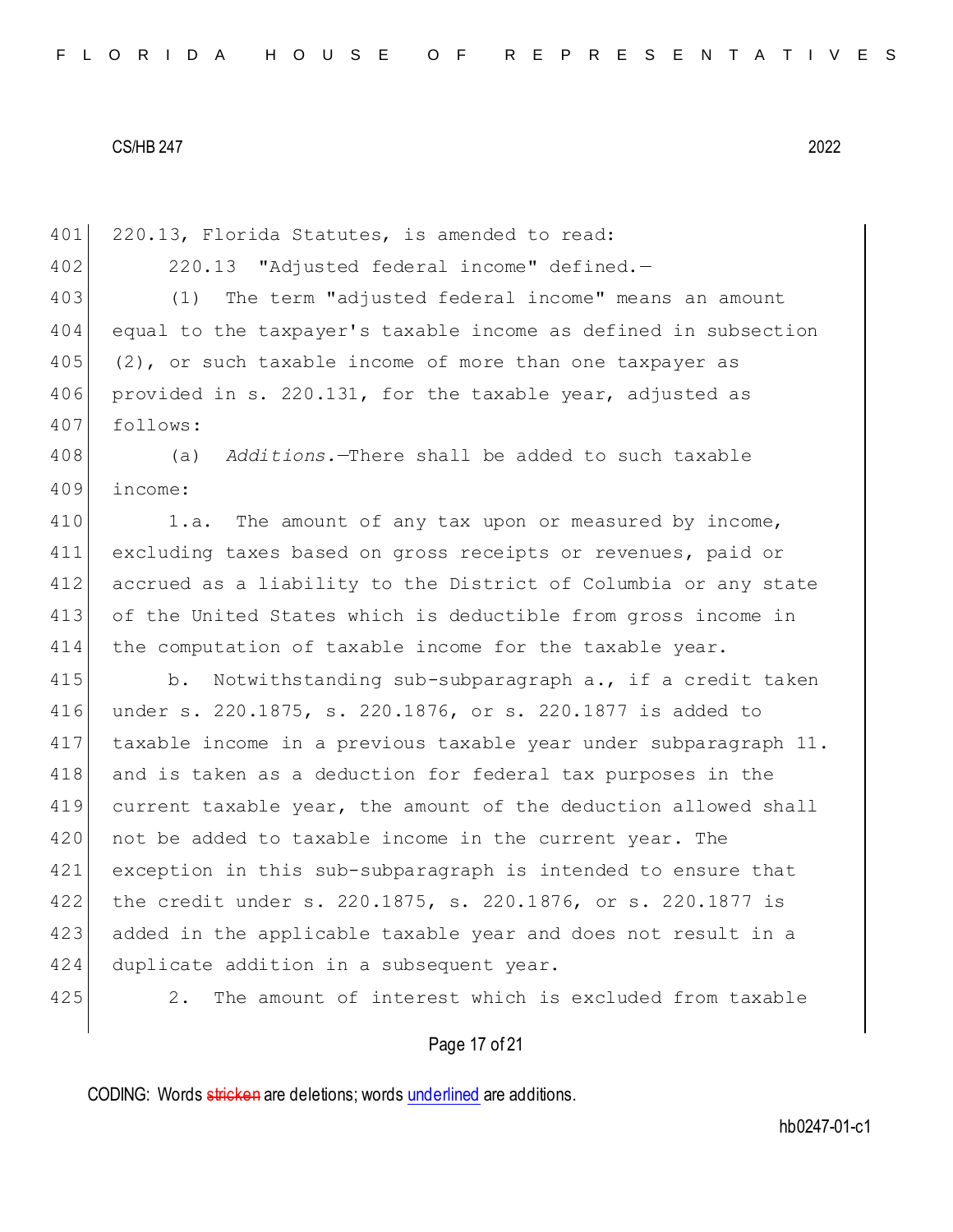426 income under s. 103(a) of the Internal Revenue Code or any other 427 federal law, less the associated expenses disallowed in the 428 computation of taxable income under s. 265 of the Internal 429 Revenue Code or any other law, excluding 60 percent of any 430 amounts included in alternative minimum taxable income, as 431 defined in s. 55(b)(2) of the Internal Revenue Code, if the 432 taxpayer pays tax under s. 220.11(3).

 3. In the case of a regulated investment company or real estate investment trust, an amount equal to the excess of the net long-term capital gain for the taxable year over the amount of the capital gain dividends attributable to the taxable year.

437 4. That portion of the wages or salaries paid or incurred 438 for the taxable year which is equal to the amount of the credit 439 allowable for the taxable year under s. 220.181. This 440 subparagraph shall expire on the date specified in s. 290.016 441 for the expiration of the Florida Enterprise Zone Act.

442 5. That portion of the ad valorem school taxes paid or 443 incurred for the taxable year which is equal to the amount of 444 the credit allowable for the taxable year under s. 220.182. This 445 subparagraph shall expire on the date specified in s. 290.016 446 for the expiration of the Florida Enterprise Zone Act.

447 6. The amount taken as a credit under s. 220.195 which is 448 deductible from gross income in the computation of taxable 449 income for the taxable year.

450 7. That portion of assessments to fund a quaranty

#### Page 18 of 21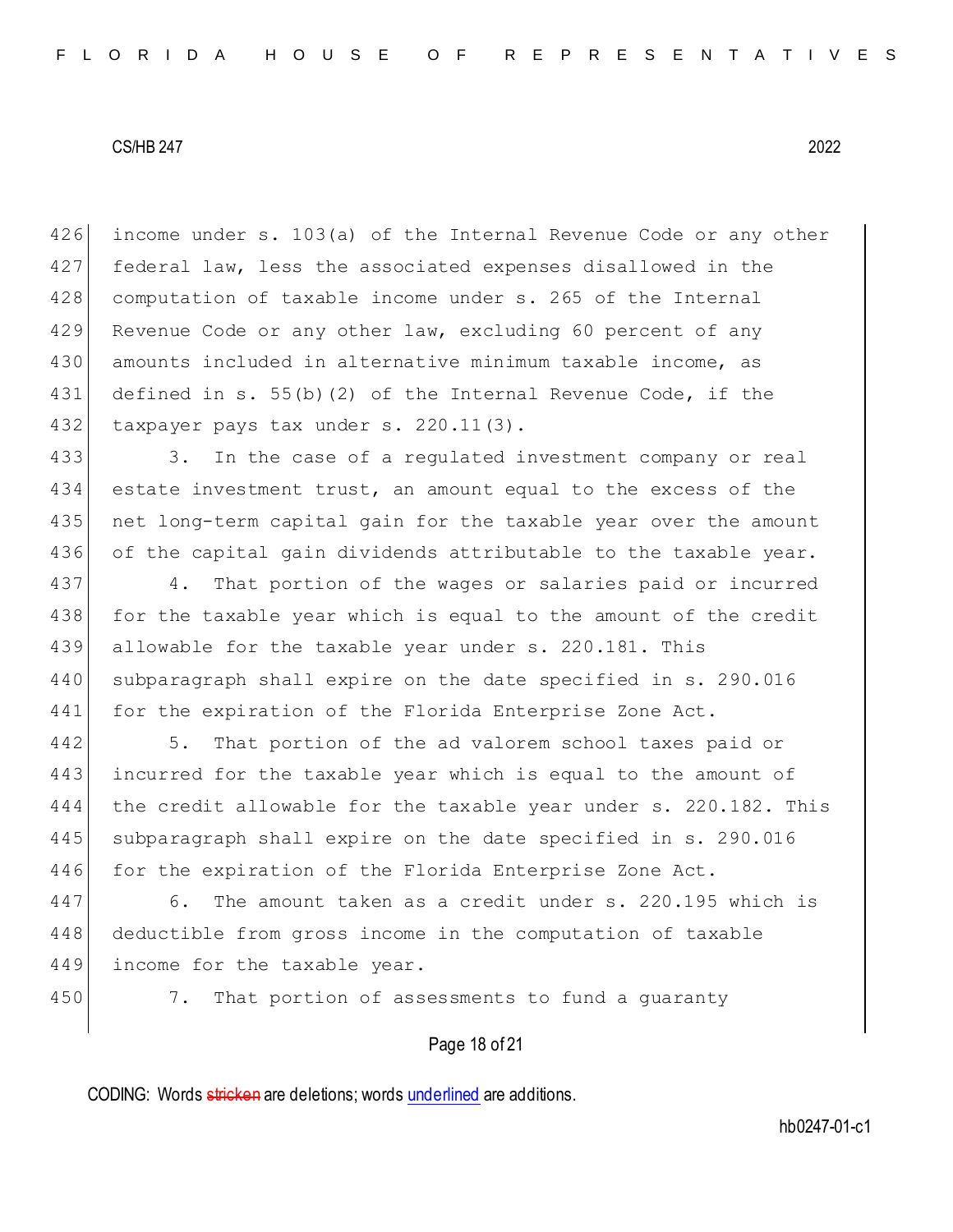451 association incurred for the taxable year which is equal to the 452 amount of the credit allowable for the taxable year.

453 8. In the case of a nonprofit corporation which holds a 454 pari-mutuel permit and which is exempt from federal income tax 455 as a farmers' cooperative, an amount equal to the excess of the 456 gross income attributable to the pari-mutuel operations over the 457 attributable expenses for the taxable year.

458 9. The amount taken as a credit for the taxable year under 459 s. 220.1895.

460 10. Up to nine percent of the eligible basis of any 461 designated project which is equal to the credit allowable for  $462$  the taxable year under s. 220.185.

463 11. Any amount taken as a credit for the taxable year 464 under s. 220.1875, s. 220.1876, or s. 220.1877. The addition in 465 this subparagraph is intended to ensure that the same amount is 466 not allowed for the tax purposes of this state as both a 467 deduction from income and a credit against the tax. This 468 addition is not intended to result in adding the same expense 469 back to income more than once.

470 12. The amount taken as a credit for the taxable year 471 under s. 220.193.

472 13. Any portion of a qualified investment, as defined in 473 s. 288.9913, which is claimed as a deduction by the taxpayer and 474 taken as a credit against income tax pursuant to s. 288.9916. 475 14. The costs to acquire a tax credit pursuant to s.

## Page 19 of 21

CODING: Words stricken are deletions; words underlined are additions.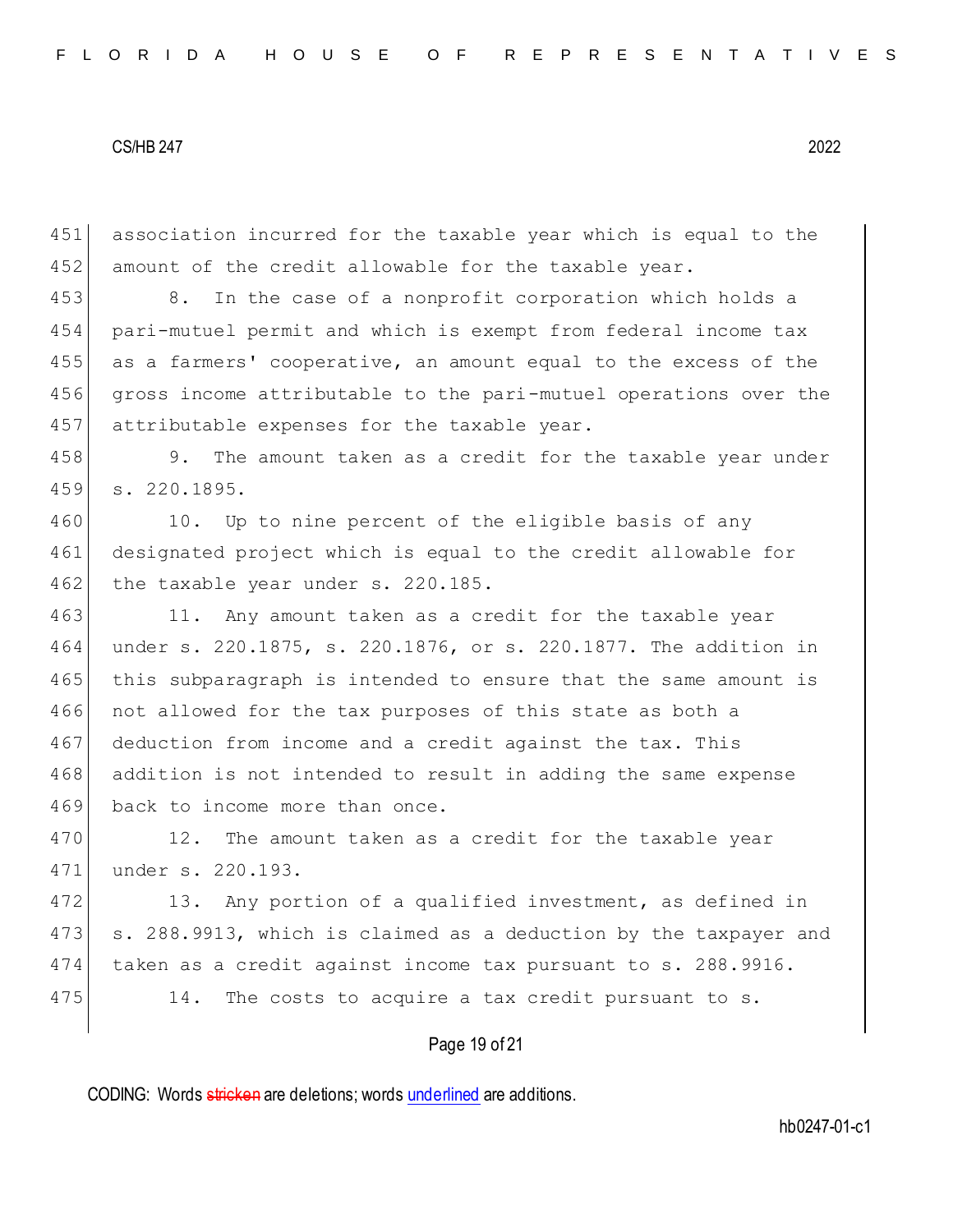476 288.1254(5) that are deducted from or otherwise reduce federal 477 taxable income for the taxable year. 478 15. The amount taken as a credit for the taxable year 479 pursuant to s. 220.194. 480 16. The amount taken as a credit for the taxable year 481 under s. 220.196. The addition in this subparagraph is intended 482 to ensure that the same amount is not allowed for the tax 483 purposes of this state as both a deduction from income and a 484 credit against the tax. The addition is not intended to result 485 in adding the same expense back to income more than once. 486 17. The amount taken as a credit for the taxable year 487 pursuant to s. 220.198. 488 18. The amount taken as a credit for the taxable year 489 pursuant to s. 220.197. 490 Section 5. Subsection (7) of section 624.509, Florida 491 Statutes, is amended to read: 492 624.509 Premium tax; rate and computation.-493 (7) Credits and deductions against the tax imposed by this 494 section shall be taken in the following order: deductions for 495 assessments made pursuant to s. 440.51; credits for taxes paid 496 under ss. 175.101 and 185.08; credits for income taxes paid 497 under chapter 220 and the credit allowed under subsection (5), 498 as these credits are limited by subsection (6); the credit 499 allowed under s. 624.51057; the credit allowed under s. 220.197; 500 and all other available credits and deductions.

# Page 20 of 21